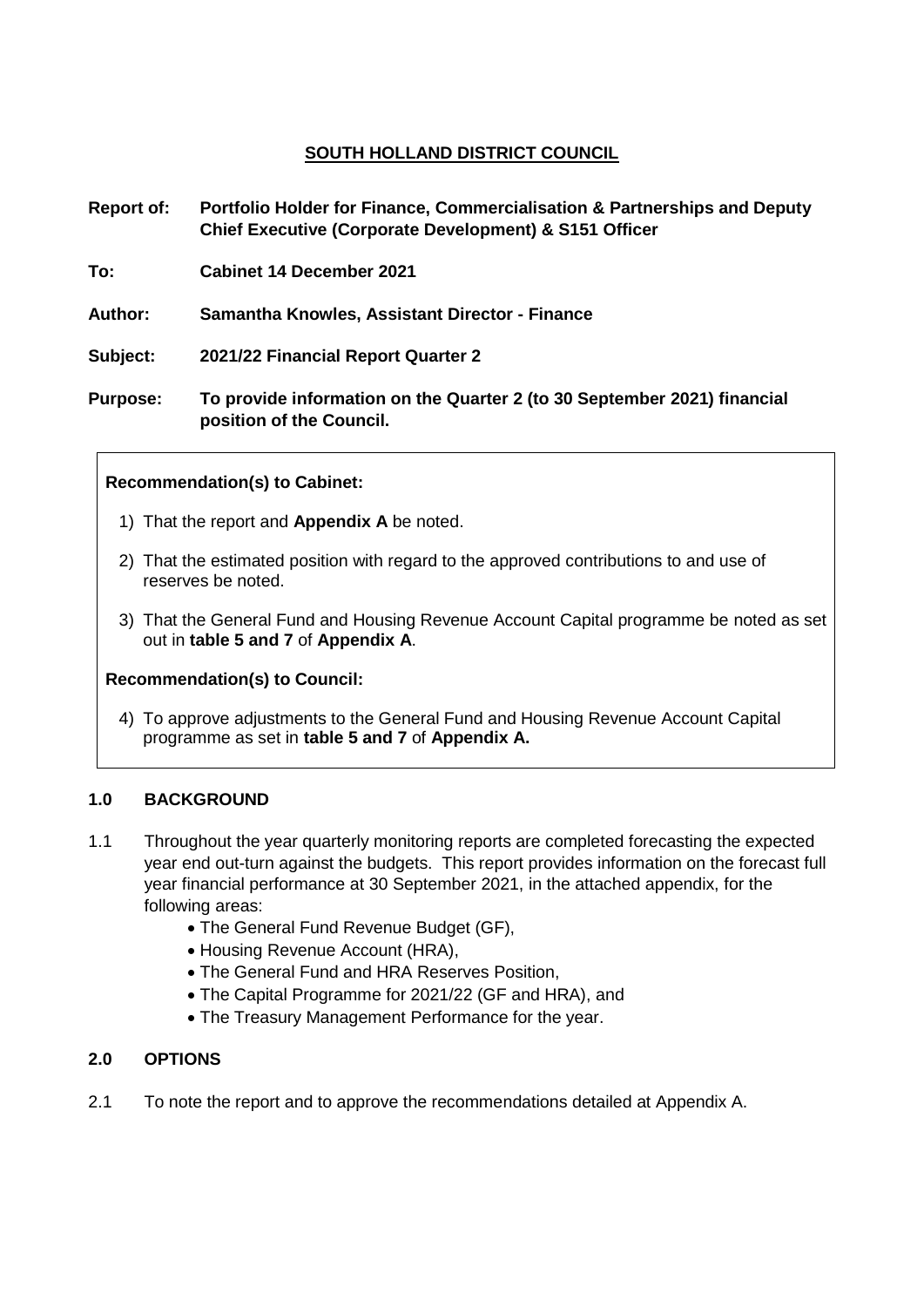2.2 Do nothing.

# **3.0 REASONS FOR RECOMMENDATION(S)**

3.1 To provide timely information to Members on the overall financial position of the Council.

## **4.0 EXPECTED BENEFITS**

- 4.1 To ensure that members are updated regularly and in a timely fashion on the overall Council Financial position.
- 4.2 To make the best use of the funding available to the Council and allow us to respond quickly to opportunities as they arise.

## **5.0 IMPLICATIONS**

5.1 This report is financial in nature**.** The outturn position in respect of the General Fund, HRA, Capital Programme, Reserves and Treasury Management are summarised below with further detail at **Appendix A**.

### 5.2 **General Fund Revenue Outturn**

- 5.2.1 Quarter 2 data provides a 6 month's information on which to base the full year forecast, however some items are still susceptible to further change.
- 5.2.2 The full year outturn based on current projections and assumptions is a forecast net service surplus in the General Fund of (£4k), this does not take into account the efficiency savings target of £1.676m (efficiency savings achieved so far is £1.095m). Detail of these savings are listed in **Appendix A table 2a.**
- 5.2.3 The forecast outturn position by Directorate is detailed at **Appendix A – Table 1** together with an analysis of service variations.
- 5.2.4 It is extremely difficult to forecast accurately in the current circumstances as services adapt and recover from the impact of the Covid pandemic and therefore these numbers will change over the coming months and will continue to be reported to Cabinet each quarter.

## 5.3 **Housing Revenue Account (HRA) Revenue Outturn**

5.3.1 The HRA is forecasting a surplus of £1.896m (budgeted surplus is £1.970m), further detail is provided at **Appendix A - Table 4.**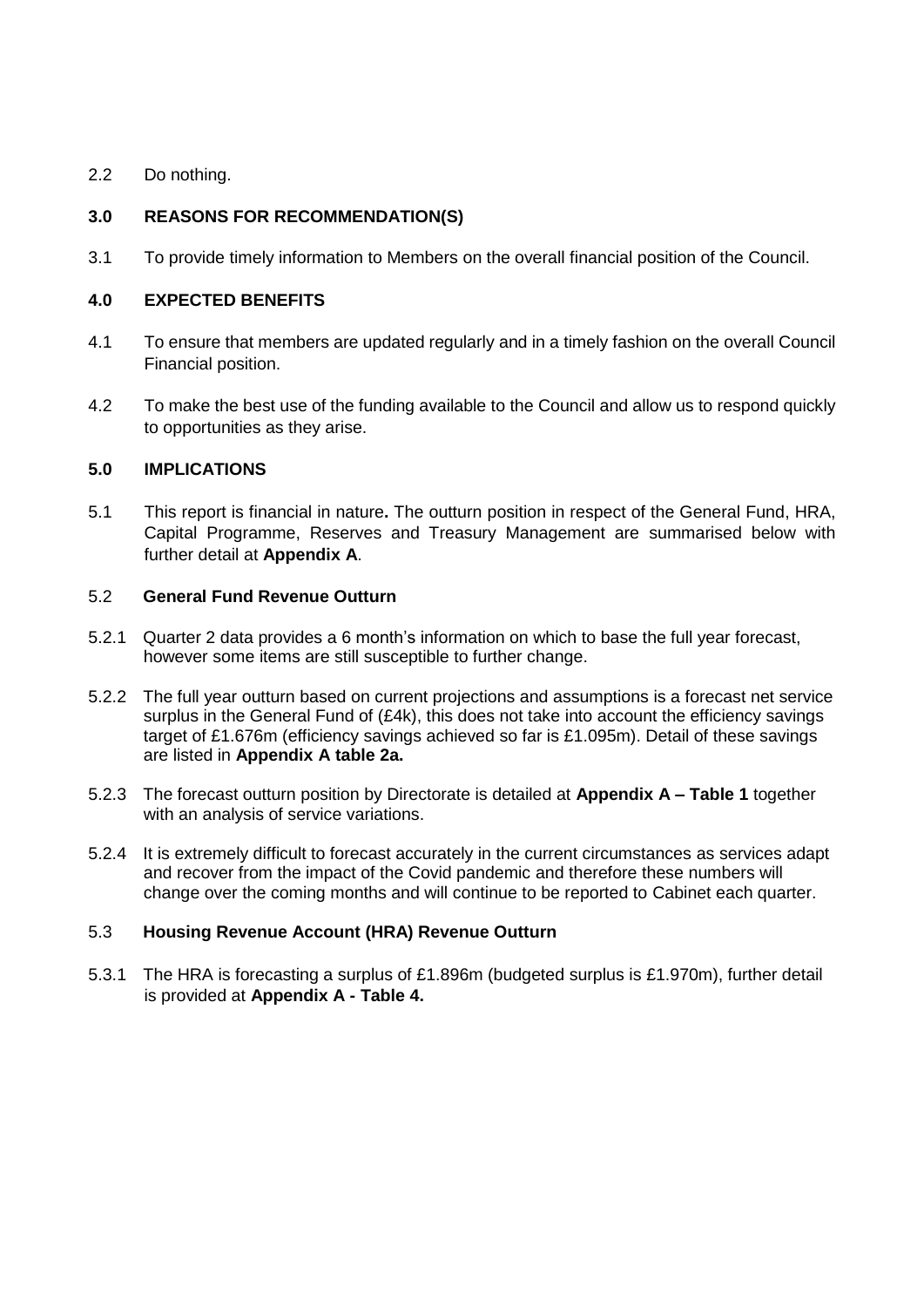## 5.4 **Reserves (GF and HRA)**

- 5.4.1 General Fund Specific Reserves are forecasting a decrease of £0.311m from £13.493m to £13.182m, further details are set out in **Appendix A - Table 3.**
- 5.4.2 In addition, the General Fund Reserve Balance remains at £2.078m.
- 5.4.3 The HRA General Reserve balance is forecasting an overall decrease of £4.177m from £27.384m to £23.207m. More detail is provided at **Appendix A – Table 3.**

## 5.5 **Capital – General Fund**

5.5.1 The total revised General Fund Capital Programme for 2021/22 as at 30 September 2021 is £8.076m including year-end adjustment as reported in the 2020/21 Outturn, are detailed in **Appendix A Table 5**. Revisions totalling £0.400m are recommended for approval, as detailed in **Appendix A Table 5**, giving a revised 2021/22 programme of £8.076m.

### 5.6 **Capital – HRA**

- 5.5.2 The total HRA Capital Programme for 2021/22 is £14.984m are detailed in **Appendix A Table 7**. Revisions totalling £0.150m are recommended for approval, as detailed in **Appendix A Table 7**, giving a revised 2021/22 programme of £14.984m.
- 5.6.1 .

### 5.7 **Treasury Management**

5.7.1 **Appendix A - Section 2.5** provides details of the Council Treasury Investments. Interest earned on investments during the year to 30 September 2021 was £76.8k (compared to the profiled budget of £90.8k), as at 30 September 2021, a total of £51.744m investments were held by the council. **Appendix A Table 8** provides more information on the investments. The forecast income from investment interest has been set at £182k a reduction of income of £11k, (General Fund pressure of £10k and HRA pressure of £1k).

### **6 Other Key Items**

- 6.1 Uncertainty over the Councils future funding sources remain as a result of the Chancellor of the Exchequers confirmation that the review relating to the percentage of retained Business Rates have again had to be delayed by Government from the planned implementation in 2021/22 alongside the Fair Funding review.
- 6.2 As Covid-19 pandemic keeps on having a considerable impact on the Council, our businesses and our residents. It is difficult to quantify the financial effects of the pandemic with any certainty, but it is expected to be significant, even after the Government's emergency Covid-19 funding is taken into account. This continues to be a major area of risk looking forward as part of the Council's Medium Term Financial Planning and is being